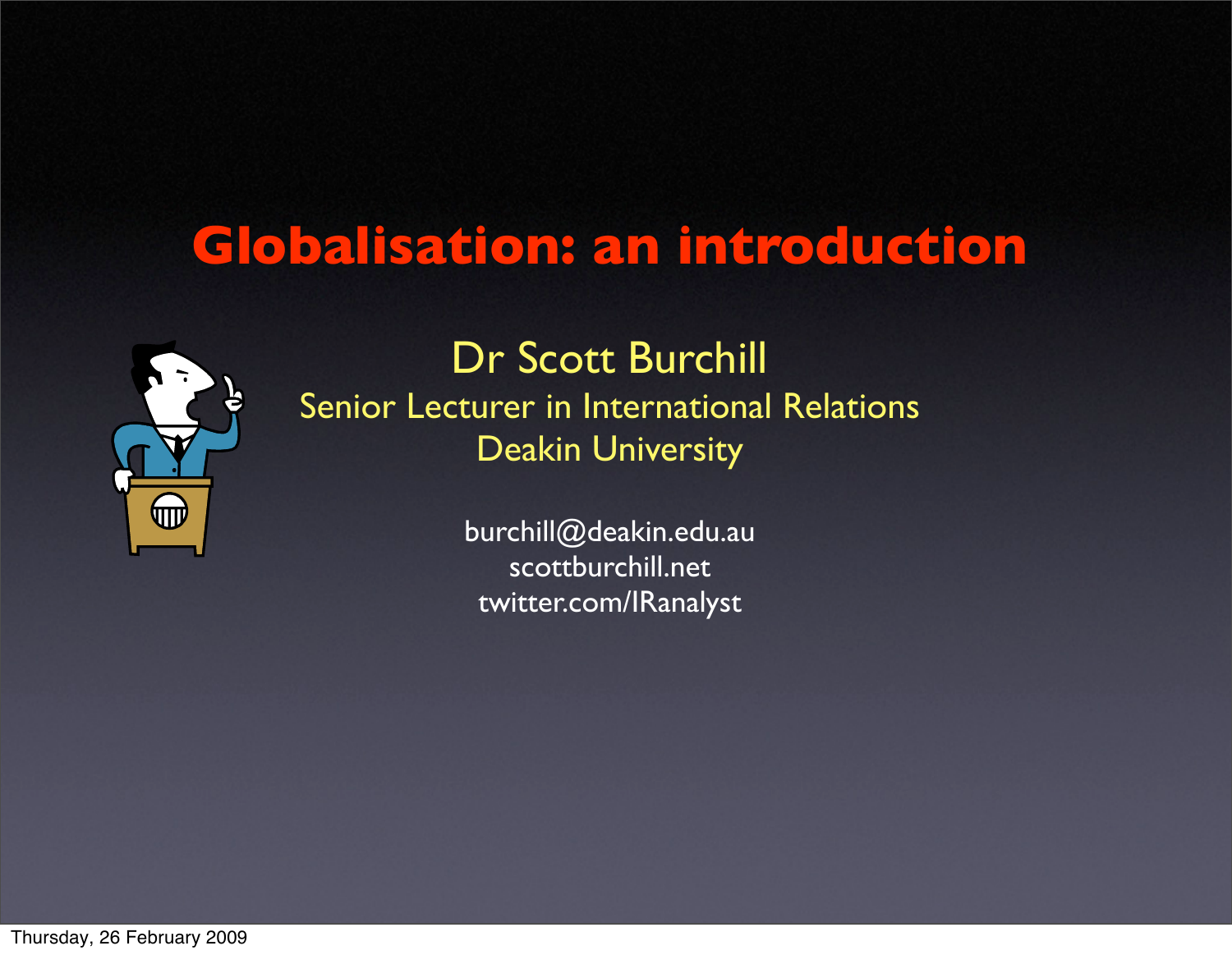# **The World in 2009 - A Snapshot**

- 200 independent political communities called states, of unequal power and size, sometimes with shifting or disputed boundaries (eg China, East Timor, Germany, Yugoslavia, Israel-Palestine)
- No higher political authority or unit above the state (no world government or binding international law)
- World of endemic violence (inter-state, intra-state, terrorism, regime change)
- Species almost unified under an international society of states and an interdependent, crisis-prone economic system (state capitalism)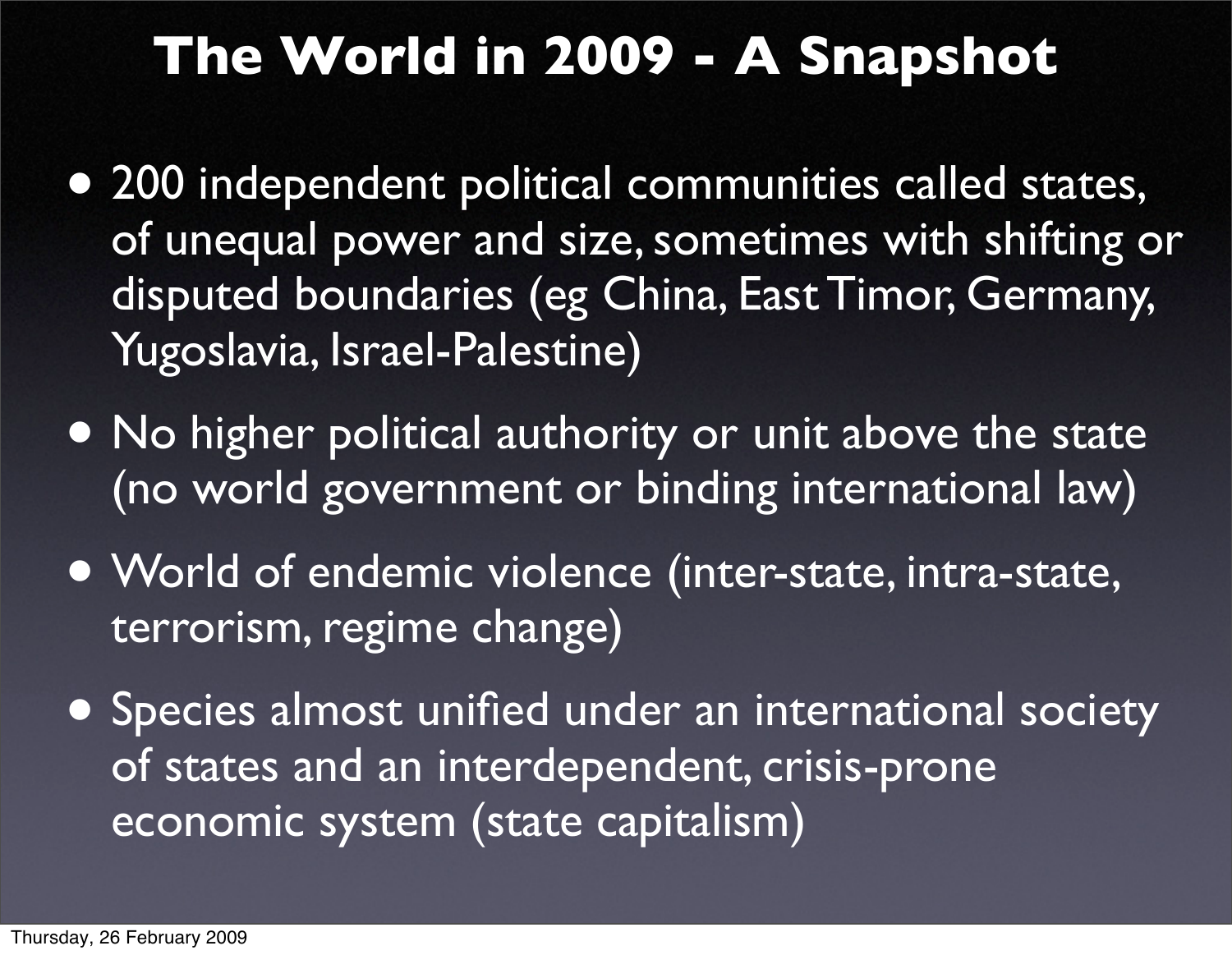# **What is globalisation?**

- Processes of economic, technological and cultural change that have either escaped the sovereign control of states or been given away by governments
- Processes which make the world more interdependent on many levels - a single global economy? corporate globalisation? mono-culturalism?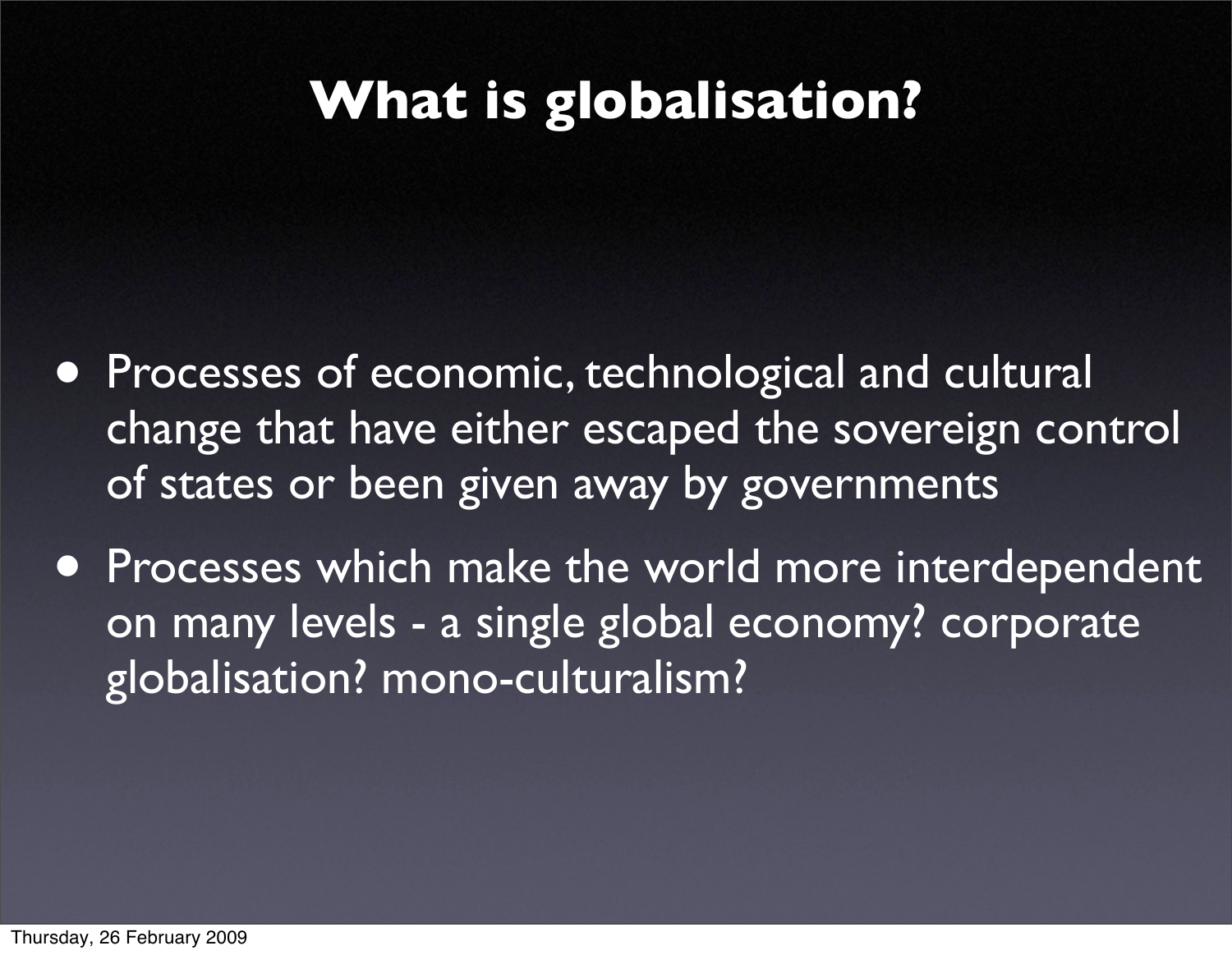## **Examples of globalisation today**

### Communications & TV

eg Email, WWW, mobile phones, satellite phones, satellites, cable, CNN-effect, war in real time, satellite navigation (GPS), entertainment & information, cyber-social networks, (Facebook, My Space, YouTube, Twitter), Google Earth

#### Economy

eg Credit cards, net banking, 24 hour trading, currencies as commodities, exposure to external shocks, market power, loss of sovereignty, global warming, global financial crises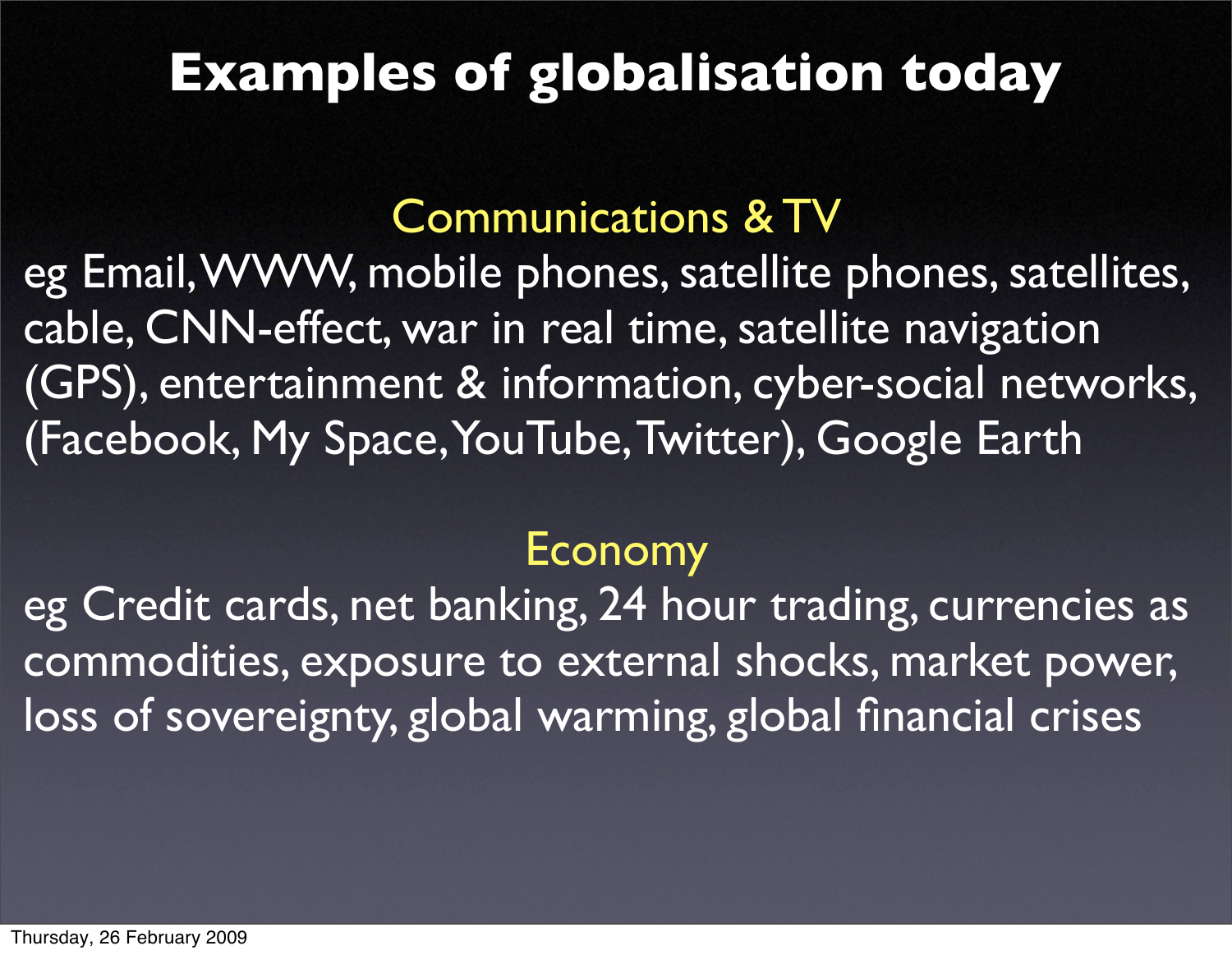# **More examples of globalisation**

### **Culture**

eg Hollywood, McDonalds, Coca-Cola, cultural imperialism, soft power of US, homogeneity v cultural diversity (Americanisation), organised crime, terrorism, religion, the English language, private business

#### Time & Distance

eg Compression of time, instantaneous communication, overcoming distance (travel), speed, technology, transmissible diseases, computer viruses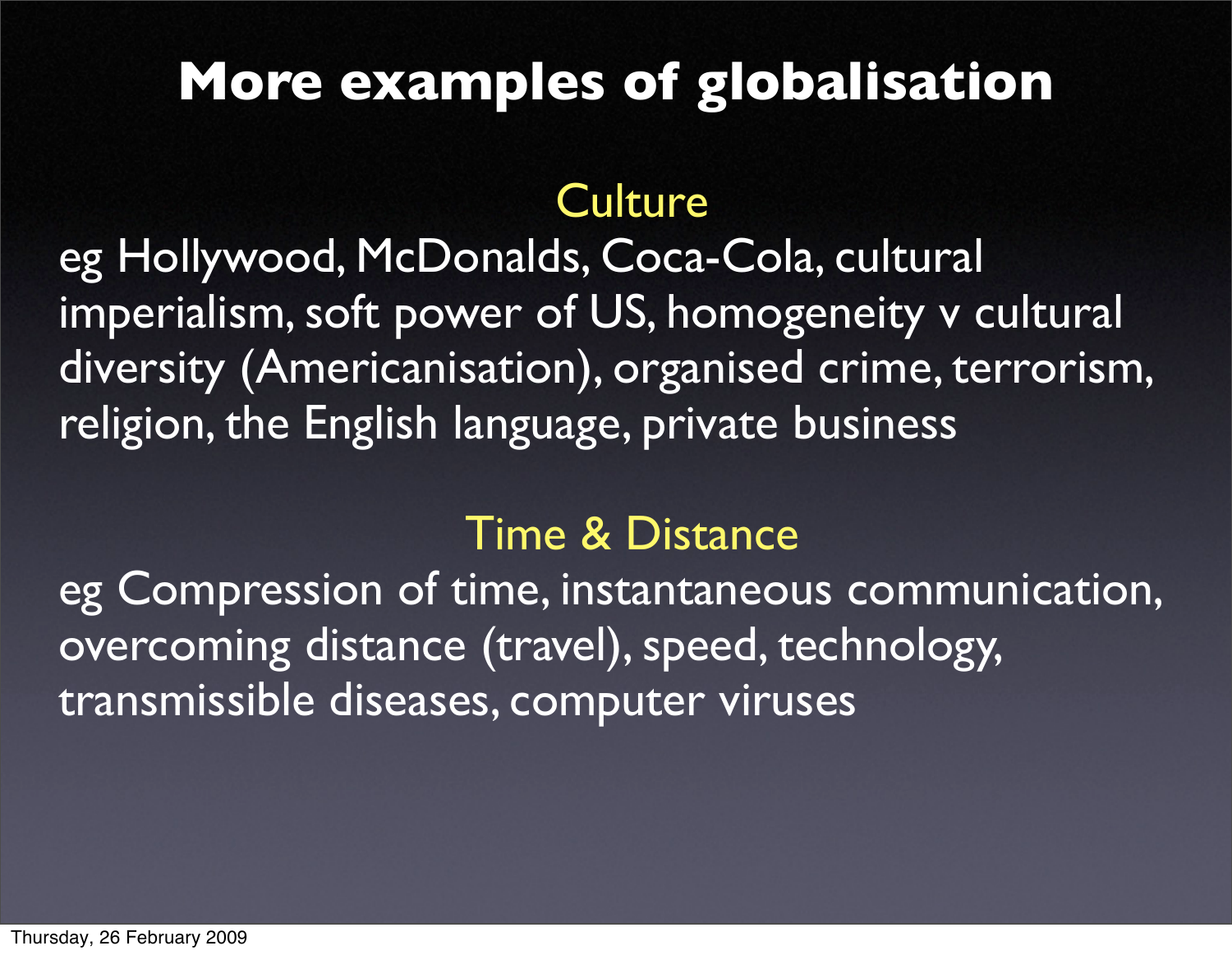# **History of globalisation**

- A new phenomenon? There were similar levels of economic interdependence in the early 20th century (British Empire)
- Already described? Marx explained and described how the spread of capitalism was simultaneously uniting and dividing the species in the mid 19th century
- A human achievement? An historical process comprising cumulative government decisions, not a natural occurrence or a gift of god
- Pre-determined or inevitable? May reverse gear, change form or direction - supporters, sceptics & opponents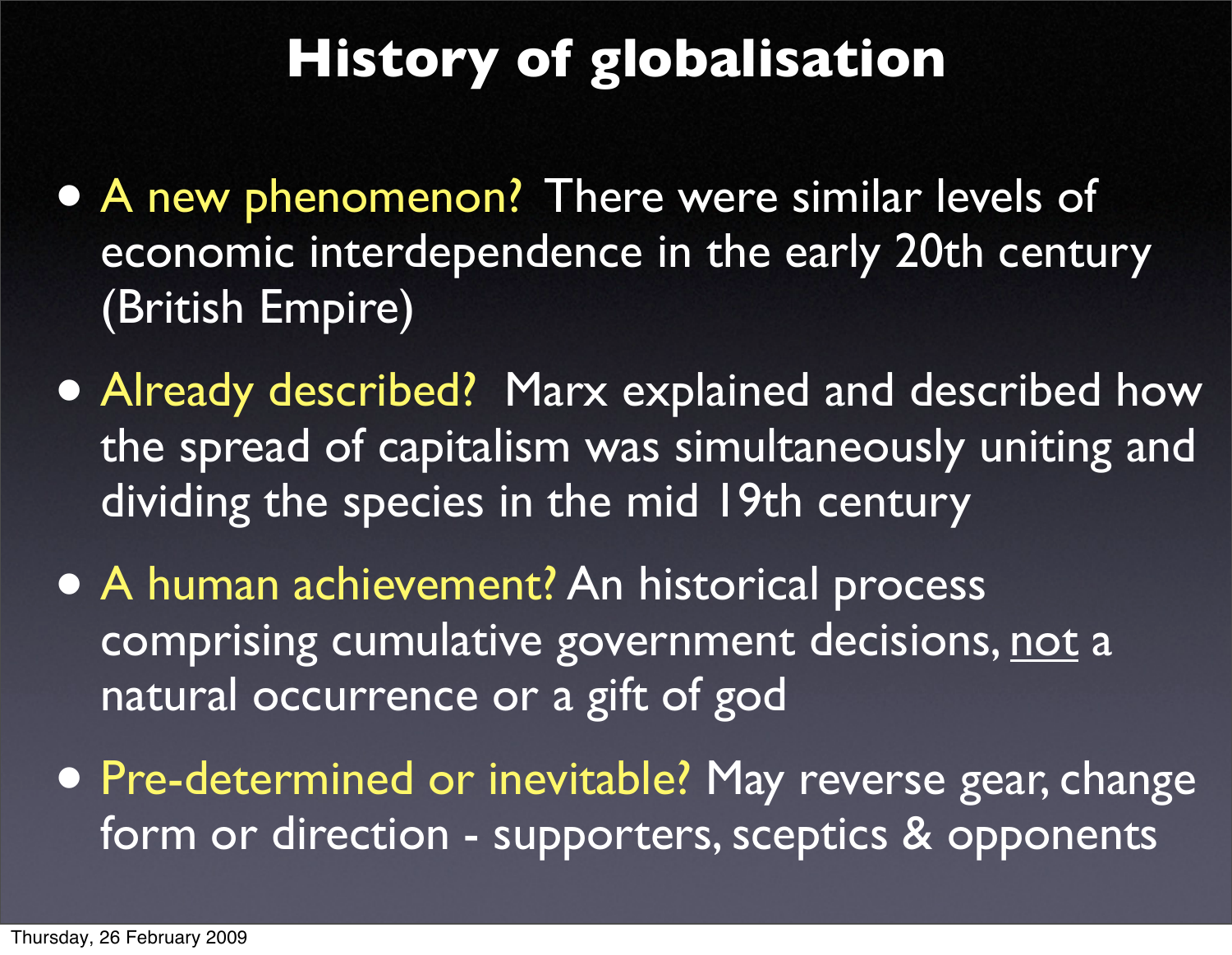# **What is new?**

- Developments in IT are producing an increasingly integrated world economy (eg shares, currencies, interest rates, debt)
- Money and investments can be shifted around the world in microseconds - but so can economic crises
- Market confidence (or lack of) is contagious if Wall Street sneezes the ASX catches cold (credit markets, bailouts)
- Governments must maintain the confidence of global markets or risk losing much needed investment
- Capital markets were deregulated in the 1970s
- Markets require government support but are not accountable to governments or peoples (surrendering sovereignty) governments are dependent on markets (and vice versa?)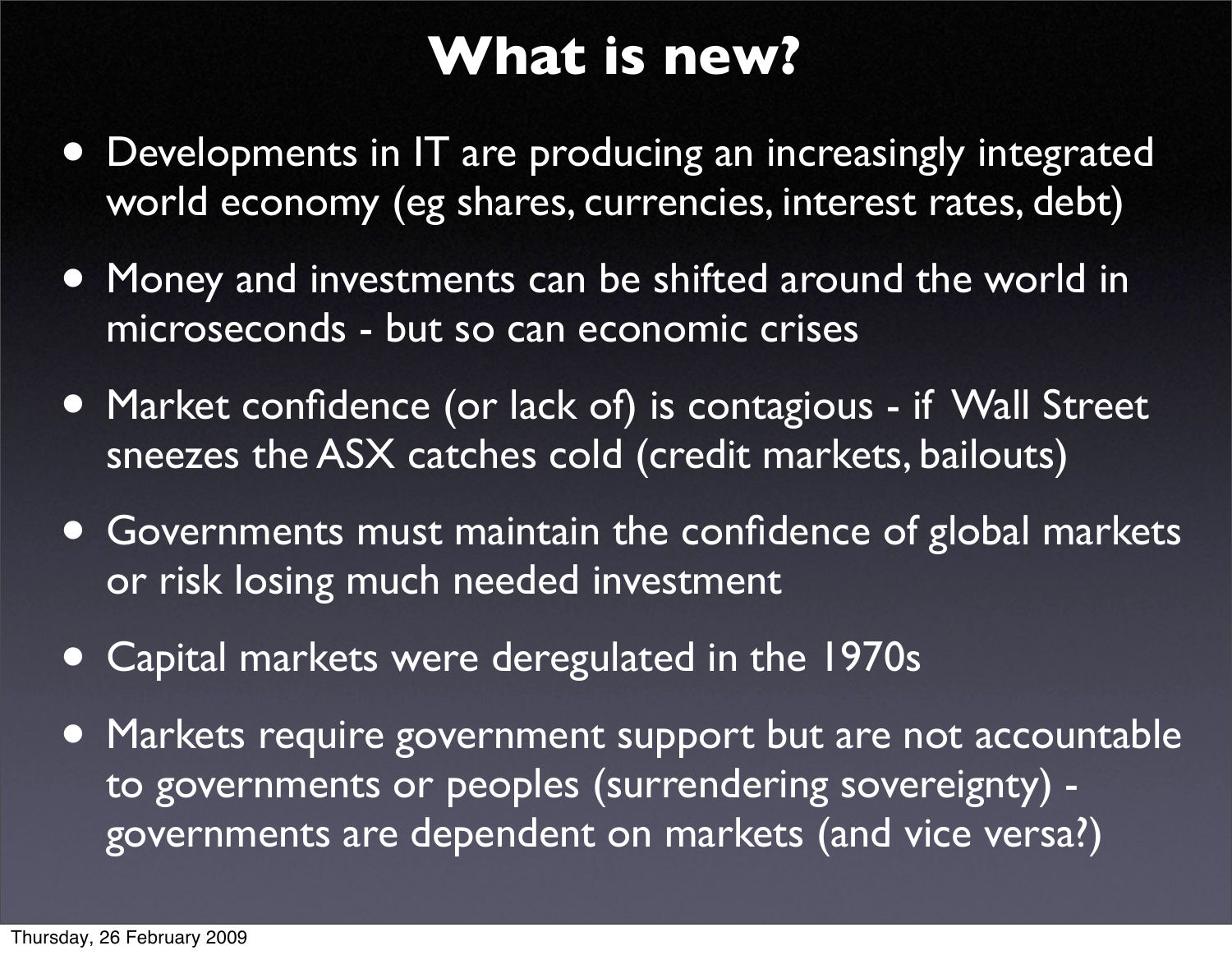# **Exceptions, Problems & Issues**

- Yet to reach much of Africa, Middle East, Latin America, Central Asia (over 80% of the world) a Western experience?
- No globalisation of political systems (eg democracy)
- Doesn't apply to the movement of people labour, migration, refugees
- Produces winners and losers inequality within and between states
- Increasing homogeneity threatens cultural diversity
- The democratic deficit power has shifted from governments to unaccountable players (eg markets, speculators, central banks, TNCs)
- Global environmental problems and challenges
- Collapse of elite consensus for globalisation? financial crises
- Financial crisis = de-globalisation end of Davos man?